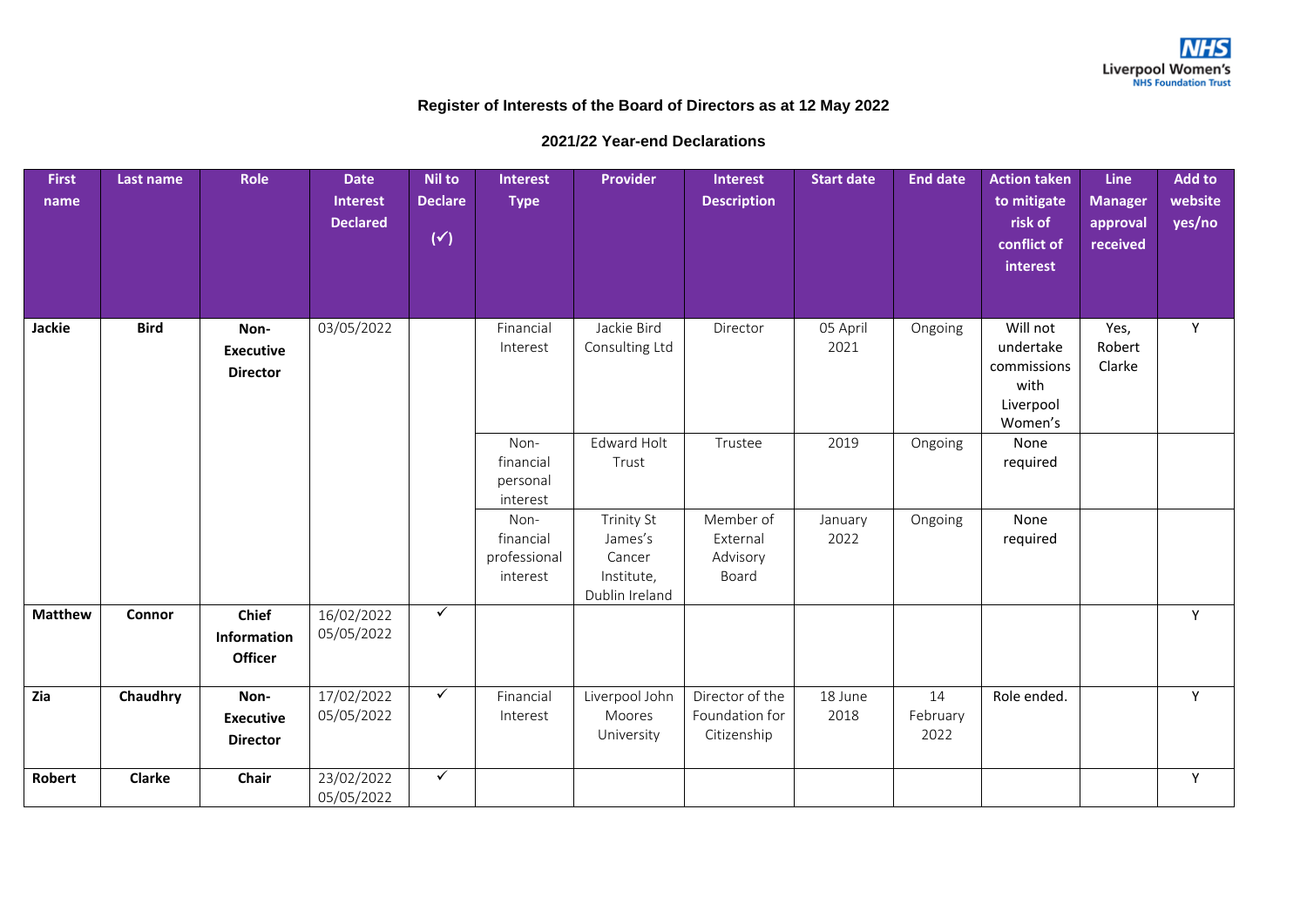| <b>First</b><br>name | Last name     | Role                                        | <b>Date</b><br><b>Interest</b><br><b>Declared</b> | <b>Nil to</b><br><b>Declare</b><br>$(\checkmark)$ | <b>Interest</b><br><b>Type</b>             | <b>Provider</b>                                                                                         | <b>Interest</b><br><b>Description</b>                                                    | <b>Start date</b> | <b>End date</b> | <b>Action taken</b><br>to mitigate<br>risk of<br>conflict of<br>interest                                         | <b>Line</b><br><b>Manager</b><br>approval<br>received | Add to<br>website<br>yes/no |
|----------------------|---------------|---------------------------------------------|---------------------------------------------------|---------------------------------------------------|--------------------------------------------|---------------------------------------------------------------------------------------------------------|------------------------------------------------------------------------------------------|-------------------|-----------------|------------------------------------------------------------------------------------------------------------------|-------------------------------------------------------|-----------------------------|
| <b>Tracy</b>         | <b>Ellery</b> | Non-                                        | 14/02/2022                                        | $\checkmark$                                      |                                            |                                                                                                         |                                                                                          |                   |                 |                                                                                                                  |                                                       | Υ                           |
|                      |               | <b>Executive</b><br><b>Director</b>         | 05/05/2022                                        |                                                   |                                            |                                                                                                         |                                                                                          |                   |                 |                                                                                                                  |                                                       |                             |
| <b>Marie</b>         | Forshaw       | <b>Chief Nurse</b><br>and Midwife           | 01/03/2022<br>11/05/2022                          | $\checkmark$                                      |                                            |                                                                                                         |                                                                                          |                   |                 |                                                                                                                  |                                                       | Υ                           |
| Lynn                 | Greenhalgh    | <b>Medical</b><br><b>Director</b>           | 15/02/2022<br>10/05/2022                          |                                                   | Non-<br>financial<br>personal<br>interests | CVO Project<br>Management<br>Ltd, 33<br>Chester Road<br>West,<br>Queensferry,<br>Flintshire, CH5<br>1SA | Company<br>Secretary.<br>Private<br>Limited<br>Company with<br>Share Capital,<br>Finance | November<br>2012  | Ongoing         | This role is<br>declared.<br>There is no<br>link between<br>decisions<br>taken at<br>LWH and<br>this<br>company. | Yes,<br>Kathryn<br>Thomson                            | Y                           |
| Eva                  | Horgan        | <b>Chief Finance</b><br><b>Officer</b>      | 14/02/2022<br>05/05/2022                          | $\checkmark$                                      |                                            |                                                                                                         |                                                                                          |                   |                 |                                                                                                                  |                                                       | Y                           |
| Gloria               | <b>Hyatt</b>  | Non-<br><b>Executive</b><br><b>Director</b> | 22/02/2022<br>04/05/2022                          |                                                   | Financial<br>Interest                      | Consultancy,<br>Training and<br>Coaching<br>business                                                    | Director and<br>owner of<br>Teach<br>Consultancy                                         | May 2005          | Ongoing         | Declaration<br>at the<br>beginning of<br>relevant<br>meetings<br>and<br>withdrawal<br>from                       | Yes,<br>Robert<br>Clarke                              | Y                           |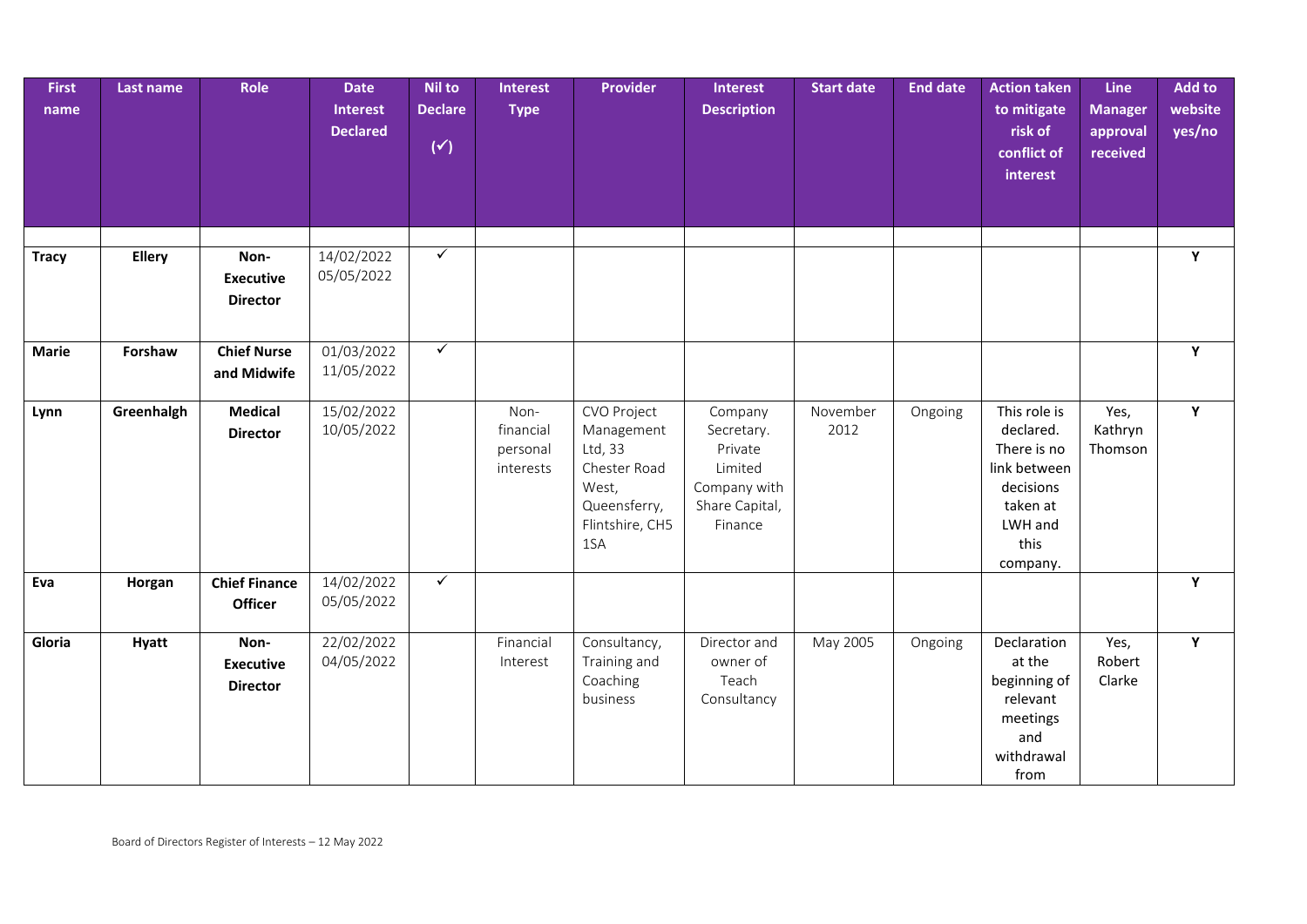| <b>First</b> | Last name | Role             | <b>Date</b>     | <b>Nil to</b>  | <b>Interest</b> | <b>Provider</b>          | Interest           | <b>Start date</b> | <b>End date</b> | <b>Action taken</b> | Line           | <b>Add to</b> |
|--------------|-----------|------------------|-----------------|----------------|-----------------|--------------------------|--------------------|-------------------|-----------------|---------------------|----------------|---------------|
| name         |           |                  | <b>Interest</b> | <b>Declare</b> | <b>Type</b>     |                          | <b>Description</b> |                   |                 | to mitigate         | <b>Manager</b> | website       |
|              |           |                  | <b>Declared</b> |                |                 |                          |                    |                   |                 | risk of             | approval       | yes/no        |
|              |           |                  |                 | $(\checkmark)$ |                 |                          |                    |                   |                 | conflict of         | received       |               |
|              |           |                  |                 |                |                 |                          |                    |                   |                 | interest            |                |               |
|              |           |                  |                 |                |                 |                          |                    |                   |                 |                     |                |               |
|              |           |                  |                 |                |                 |                          |                    |                   |                 |                     |                |               |
|              |           |                  |                 |                |                 |                          |                    |                   |                 | decision            |                |               |
|              |           |                  |                 |                |                 |                          |                    |                   |                 | making.             |                |               |
|              |           |                  |                 |                | Non-            | Liverpool City           | Member of          | October           | Ongoing         | Declaration         | Yes,           |               |
|              |           |                  |                 |                | financial       | Region, Local            | the LEP Board.     | 2021              |                 | at the              | Robert         |               |
|              |           |                  |                 |                | professional    | Enterprise               |                    |                   |                 | beginning of        | Clarke         |               |
|              |           |                  |                 |                | interest        | Partnership              |                    |                   |                 | relevant            |                |               |
|              |           |                  |                 |                |                 | (LEP) Board              |                    |                   |                 | meetings            |                |               |
|              |           |                  |                 |                |                 |                          |                    |                   |                 | and                 |                |               |
|              |           |                  |                 |                |                 |                          |                    |                   |                 | withdrawal          |                |               |
|              |           |                  |                 |                |                 |                          |                    |                   |                 | from                |                |               |
|              |           |                  |                 |                |                 |                          |                    |                   |                 | decision            |                |               |
|              |           |                  |                 |                |                 |                          |                    |                   |                 | making.             |                |               |
|              |           |                  |                 |                | Non-            | Race Equality            | Chair              | October           | Ongoing         | Declaration         | Yes,           |               |
|              |           |                  |                 |                | financial       | <b>Business</b>          |                    | 2021              |                 | at the              | Robert         |               |
|              |           |                  |                 |                | professional    | Support                  |                    |                   |                 | beginning of        | Clarke         |               |
|              |           |                  |                 |                | interests       | Working                  |                    |                   |                 | relevant            |                |               |
|              |           |                  |                 |                |                 | Group,<br>Liverpool City |                    |                   |                 | meetings<br>and     |                |               |
|              |           |                  |                 |                |                 |                          |                    |                   |                 | withdrawal          |                |               |
|              |           |                  |                 |                |                 | Region                   |                    |                   |                 | from                |                |               |
|              |           |                  |                 |                |                 |                          |                    |                   |                 | decision            |                |               |
|              |           |                  |                 |                |                 |                          |                    |                   |                 | making.             |                |               |
| Louise       | Kenny     | Non-             | 04/05/2022      |                | Non-            | Northern                 | Board              | 01 June           | Ongoing         | Always              | Yes,           | Y             |
|              |           | <b>Executive</b> |                 |                | financial       | Health Science           | Member             | 2020              |                 | declared at         | Robert         |               |
|              |           |                  |                 |                | professional    | Alliance                 |                    |                   |                 | meetings            | Clarke         |               |
|              |           | <b>Director</b>  |                 |                | interests       | Limited                  |                    |                   |                 | where NHSA          |                |               |
|              |           |                  |                 |                |                 |                          |                    |                   |                 | is discussed.       |                |               |
|              |           |                  |                 |                | Financial       | University of            | Executive Pro-     | 01 January        | Ongoing         | Key                 | Yes,           |               |
|              |           |                  |                 |                | Interest        | Liverpool                | Vice-              | 2018              |                 | decisions           | Robert         |               |
|              |           |                  |                 |                |                 |                          | Chancellor         |                   |                 | about the           | Clarke         |               |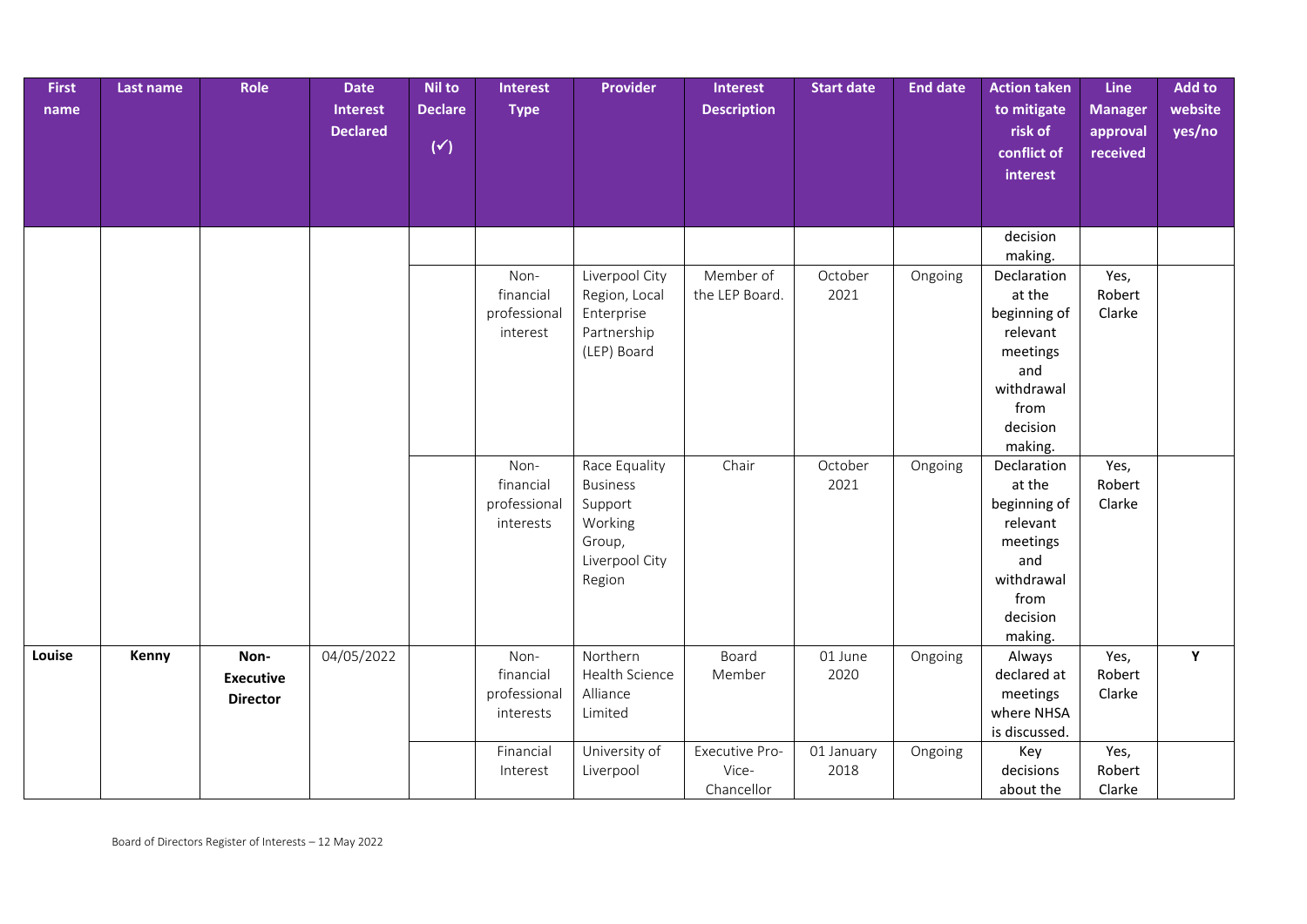| First | Last name | Role | <b>Date</b>     | Nil to         | <b>Interest</b> | Provider                      | <b>Interest</b>    | <b>Start date</b> | <b>End date</b> | <b>Action taken</b>    | Line           | <b>Add to</b> |
|-------|-----------|------|-----------------|----------------|-----------------|-------------------------------|--------------------|-------------------|-----------------|------------------------|----------------|---------------|
| name  |           |      | Interest        | <b>Declare</b> | <b>Type</b>     |                               | <b>Description</b> |                   |                 | to mitigate            | <b>Manager</b> | website       |
|       |           |      | <b>Declared</b> |                |                 |                               |                    |                   |                 | risk of                | approval       | yes/no        |
|       |           |      |                 | $(\checkmark)$ |                 |                               |                    |                   |                 | conflict of            | received       |               |
|       |           |      |                 |                |                 |                               |                    |                   |                 | interest               |                |               |
|       |           |      |                 |                |                 |                               |                    |                   |                 |                        |                |               |
|       |           |      |                 |                |                 |                               |                    |                   |                 |                        |                |               |
|       |           |      |                 |                |                 |                               |                    |                   |                 |                        |                |               |
|       |           |      |                 |                |                 | Foundation<br><b>Building</b> |                    |                   |                 | academic               |                |               |
|       |           |      |                 |                |                 | 765 Brownlow                  |                    |                   |                 | partnership<br>between |                |               |
|       |           |      |                 |                |                 | Hill                          |                    |                   |                 | LWH and                |                |               |
|       |           |      |                 |                |                 | Liverpool L69                 |                    |                   |                 | UoL are                |                |               |
|       |           |      |                 |                |                 | 7ZX                           |                    |                   |                 | delegated to           |                |               |
|       |           |      |                 |                |                 |                               |                    |                   |                 | Professor              |                |               |
|       |           |      |                 |                |                 |                               |                    |                   |                 | Tom Walley,            |                |               |
|       |           |      |                 |                |                 |                               |                    |                   |                 | Associate              |                |               |
|       |           |      |                 |                |                 |                               |                    |                   |                 | Pro Vice               |                |               |
|       |           |      |                 |                |                 |                               |                    |                   |                 | Chancellor             |                |               |
|       |           |      |                 |                |                 |                               |                    |                   |                 | for Clinical           |                |               |
|       |           |      |                 |                |                 |                               |                    |                   |                 | Affairs of the         |                |               |
|       |           |      |                 |                |                 |                               |                    |                   |                 | Faculty of             |                |               |
|       |           |      |                 |                |                 |                               |                    |                   |                 | Health and             |                |               |
|       |           |      |                 |                |                 |                               |                    |                   |                 | Life Sciences          |                |               |
|       |           |      |                 |                |                 |                               |                    |                   |                 | and                    |                |               |
|       |           |      |                 |                |                 |                               |                    |                   |                 | Professor              |                |               |
|       |           |      |                 |                |                 |                               |                    |                   |                 | Pete Clegg,            |                |               |
|       |           |      |                 |                |                 |                               |                    |                   |                 | Executive              |                |               |
|       |           |      |                 |                |                 |                               |                    |                   |                 | Dean of the            |                |               |
|       |           |      |                 |                |                 |                               |                    |                   |                 | Institute of           |                |               |
|       |           |      |                 |                |                 |                               |                    |                   |                 | Life Course            |                |               |
|       |           |      |                 |                |                 |                               |                    |                   |                 | and Medical            |                |               |
|       |           |      |                 |                |                 |                               |                    |                   |                 | Sciences               |                |               |
|       |           |      |                 |                | Non-            | Liverpool                     | Deputy Chair       | 01 October        | Ongoing         | Always                 | Yes,           |               |
|       |           |      |                 |                | financial       | Health                        |                    | 2019              |                 | declared at            | Robert         |               |
|       |           |      |                 |                | professional    | Partners,                     |                    |                   |                 | meetings               | Clarke         |               |
|       |           |      |                 |                | interests       | Academic                      |                    |                   |                 | where LHP is           |                |               |
|       |           |      |                 |                |                 |                               |                    |                   |                 | discussed.             |                |               |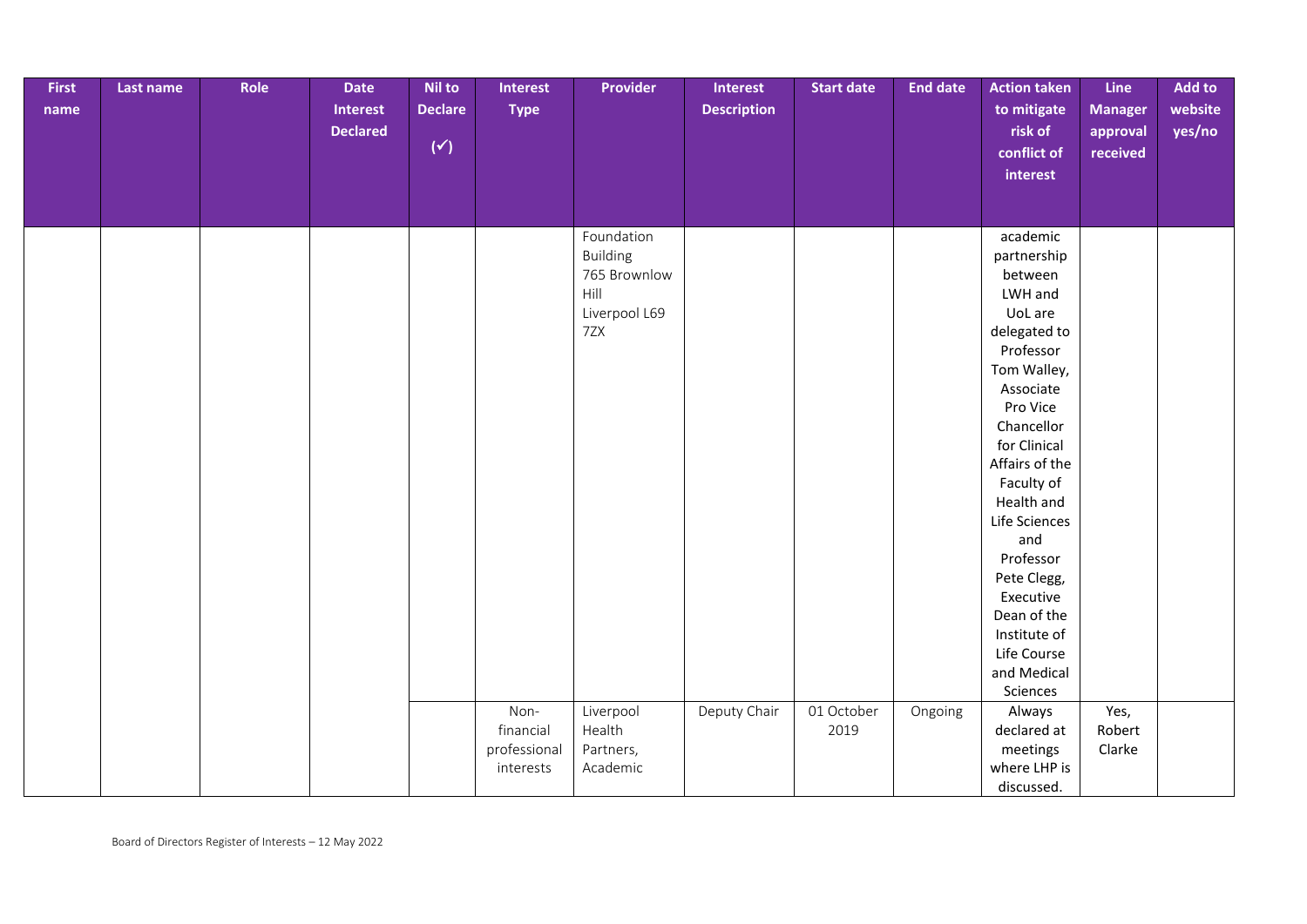| <b>First</b><br>name | Last name     | Role                                        | <b>Date</b><br>Interest<br><b>Declared</b> | <b>Nil to</b><br><b>Declare</b><br>$(\checkmark)$ | Interest<br><b>Type</b>                    | <b>Provider</b>                                                                                                            | Interest<br><b>Description</b>                                                                                                                                                 | <b>Start date</b> | <b>End date</b> | <b>Action taken</b><br>to mitigate<br>risk of<br>conflict of<br>interest                                     | <b>Line</b><br><b>Manager</b><br>approval<br>received | Add to<br>website<br>yes/no |
|----------------------|---------------|---------------------------------------------|--------------------------------------------|---------------------------------------------------|--------------------------------------------|----------------------------------------------------------------------------------------------------------------------------|--------------------------------------------------------------------------------------------------------------------------------------------------------------------------------|-------------------|-----------------|--------------------------------------------------------------------------------------------------------------|-------------------------------------------------------|-----------------------------|
|                      |               |                                             |                                            |                                                   |                                            | Health Science<br>Service<br>University of<br>Liverpool                                                                    |                                                                                                                                                                                |                   |                 |                                                                                                              |                                                       |                             |
|                      |               |                                             |                                            |                                                   | Non-<br>financial<br>personal<br>interests | Intuitive<br>Surgical                                                                                                      | Family<br>member<br>contracted by<br>Intuitive<br>Surgical to<br>proctor the<br>gynaecologists<br>at the<br>Liverpool<br>Women's on<br>the new robot.                          | 04 May 2021       | Ongoing         | Always<br>declared at<br>the start of<br>meetings<br>when the<br>Robotic<br>programme<br>is discussed.       | Yes,<br>Robert<br>Clarke                              |                             |
| Louise               | <b>Martin</b> | Non-<br><b>Executive</b><br><b>Director</b> | 15/02/2022<br>05/05/2022                   |                                                   | Non-<br>financial<br>personal<br>interests | PropCare<br>Limited - a<br>wholly-owned<br>subsidiary<br>company of<br>the<br>Clatterbridge<br>Cancer Centre<br>NHS Trust. | Non-Executive<br>Board<br>position.<br>PropCare Ltd<br>provides<br>management<br>services<br>relating to<br>Facilities<br>Management<br>and Capital<br>Projects<br>Management. |                   | Ongoing         | Make<br>declaration<br>of any<br>interest<br>prior to<br>board<br>and/or<br>subcommitt<br>ee<br>discussions. | Yes,<br>Robert<br>Clarke                              | Y                           |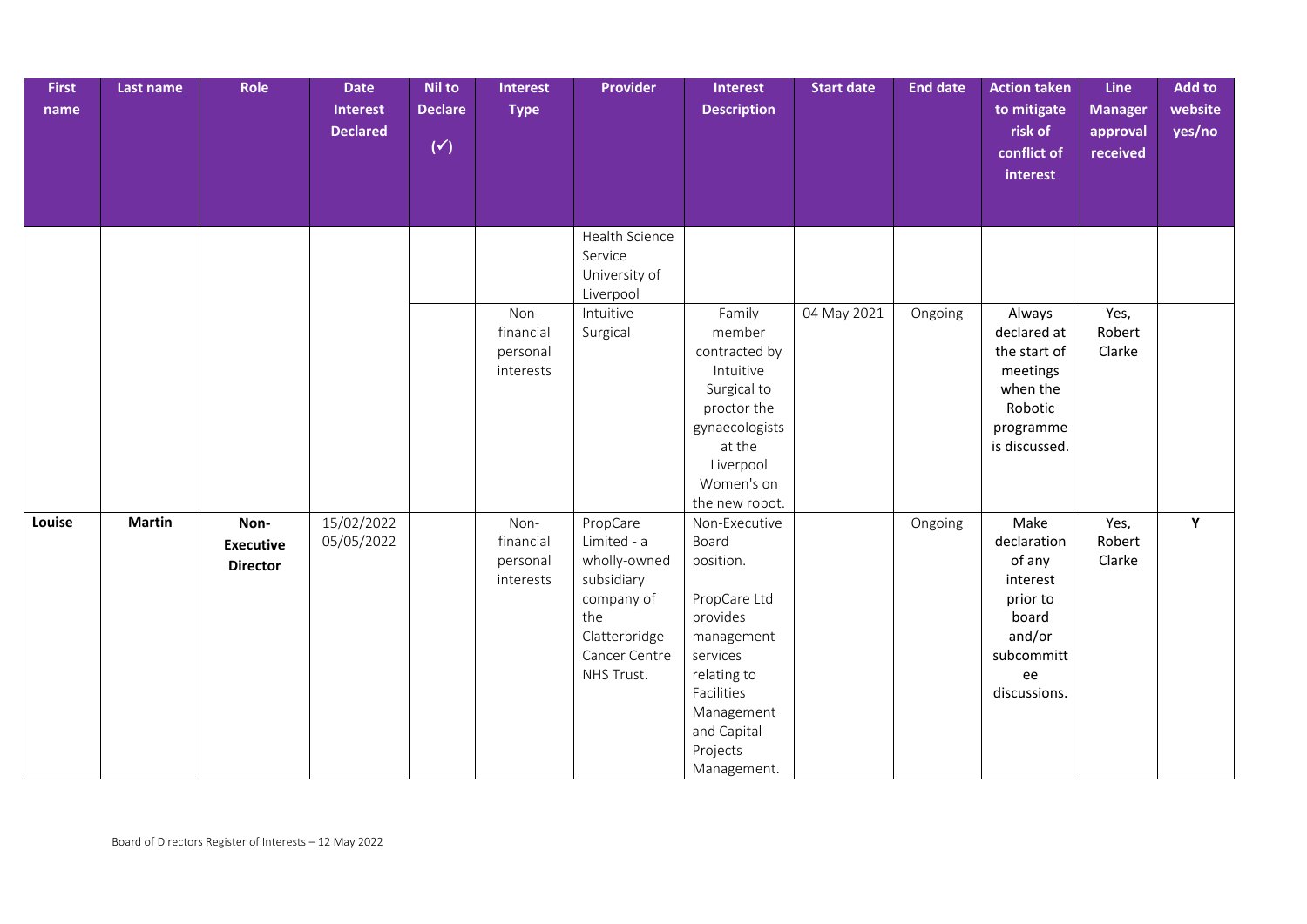| <b>First</b><br>name | Last name     | Role                                        | <b>Date</b><br>Interest<br><b>Declared</b> | <b>Nil to</b><br><b>Declare</b><br>$(\check{y})$ | Interest<br><b>Type</b>                        | <b>Provider</b>                                       | Interest<br><b>Description</b>                              | <b>Start date</b>                                        | <b>End date</b> | <b>Action taken</b><br>to mitigate<br>risk of<br>conflict of<br>interest                                                                    | Line<br><b>Manager</b><br>approval<br>received | Add to<br>website<br>yes/no |
|----------------------|---------------|---------------------------------------------|--------------------------------------------|--------------------------------------------------|------------------------------------------------|-------------------------------------------------------|-------------------------------------------------------------|----------------------------------------------------------|-----------------|---------------------------------------------------------------------------------------------------------------------------------------------|------------------------------------------------|-----------------------------|
| Susan                | <b>Milner</b> | Non-<br><b>Executive</b><br><b>Director</b> | 25/02/2022<br>05/05/2022                   |                                                  | Financial<br>Interest                          | Luton Borough<br>Council                              | Employed as<br>an Interim<br>Consultant in<br>Public Health | February<br>2021                                         | Ongoing         | This role is<br>declared.<br>There is no<br>link between<br>decisions<br>taken at<br>LWH and<br>Luton<br>Borough<br>Council.                | Yes,<br>Robert<br>Clarke                       | Y                           |
|                      |               |                                             |                                            |                                                  | Financial<br>Interest                          | Milner<br>Consulting.<br>Public health<br>consultancy | Sole trader                                                 | June 2021                                                | Ongoing         | This is<br>declared. I<br>am not<br>involved in<br>providing<br>consultancy<br>to any<br>organisation<br>in the local<br>health<br>economy. | Yes,<br>Robert<br>Clarke                       |                             |
| <b>Tony</b>          | <b>Okotie</b> | Non-<br><b>Executive</b><br><b>Director</b> | 15/02/2022<br>05/05/2022                   |                                                  | Non-<br>financial<br>professional<br>interests | <b>BBC Children</b><br>in Need                        | Head of<br>Governance<br>and Executive<br>office            | November<br>2019<br>(role change<br>since March<br>2018) | Ongoing         | This role is<br>declared.<br>There is no<br>link between<br>decisions<br>taken at<br>LWH and<br>BBC.                                        | Yes,<br>Robert<br>Clarke                       | Y                           |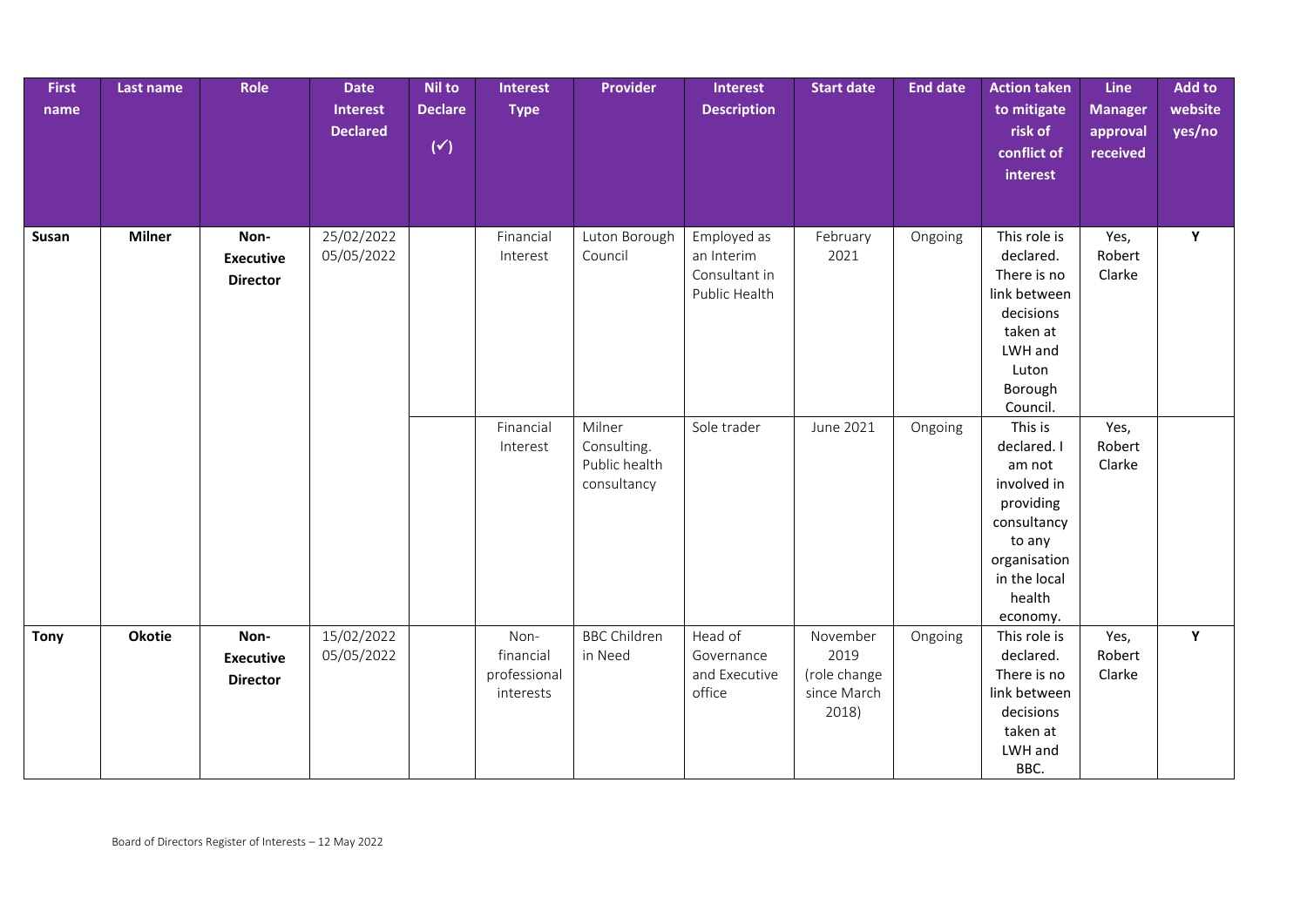| <b>First</b><br>name | Last name    | Role                                        | <b>Date</b><br><b>Interest</b><br><b>Declared</b> | <b>Nil to</b><br><b>Declare</b><br>$(\check{y})$ | <b>Interest</b><br><b>Type</b>                | <b>Provider</b>                                                                                                       | <b>Interest</b><br><b>Description</b>                                       | <b>Start date</b> | <b>End date</b> | <b>Action taken</b><br>to mitigate<br>risk of<br>conflict of<br>interest                                                                                 | Line<br><b>Manager</b><br>approval<br>received | Add to<br>website<br>yes/no |
|----------------------|--------------|---------------------------------------------|---------------------------------------------------|--------------------------------------------------|-----------------------------------------------|-----------------------------------------------------------------------------------------------------------------------|-----------------------------------------------------------------------------|-------------------|-----------------|----------------------------------------------------------------------------------------------------------------------------------------------------------|------------------------------------------------|-----------------------------|
| Gary                 | <b>Price</b> | <b>Chief</b><br><b>Operating</b><br>Officer | 15/02/2022<br>05/05/2022                          |                                                  | Non-<br>financial<br>personal<br>interests    | <b>RNLI Deputy</b><br>Launching<br>Authority,<br>South Parade<br>West Kirby                                           | Volunteer                                                                   | September<br>2008 | Ongoing         | Declaration<br>at the<br>beginning of<br>relevant<br>meetings<br>and<br>withdrawal<br>from<br>decision<br>making<br>relating to<br>charitable<br>actions |                                                | Y                           |
| Kathryn              | Thomson      | Chief<br><b>Executive</b>                   | 01/03/2022<br>10/05/2022                          |                                                  | Non-<br>financial<br>professional<br>interest | Liverpool<br>Health<br>Partners<br>(Academic<br>Health Science<br>Service),<br>University of<br>Liverpool, L69<br>7ZX | Partner                                                                     | <b>July 2012</b>  | Ongoing         | Declaration<br>at the<br>beginning of<br>relevant<br>meetings                                                                                            |                                                | Y                           |
|                      |              |                                             |                                                   |                                                  | Non-<br>financial<br>professional<br>interest | Local<br>Maternity and<br>Neonatal<br>System<br>(formerly<br>Women and<br>Children's<br>Partnership                   | SRO<br>Forum for<br>improving<br>services for<br>Women and<br>Children's in | December<br>2018  | Ongoing         | Declaration<br>at the<br>beginning of<br>relevant<br>meetings                                                                                            |                                                |                             |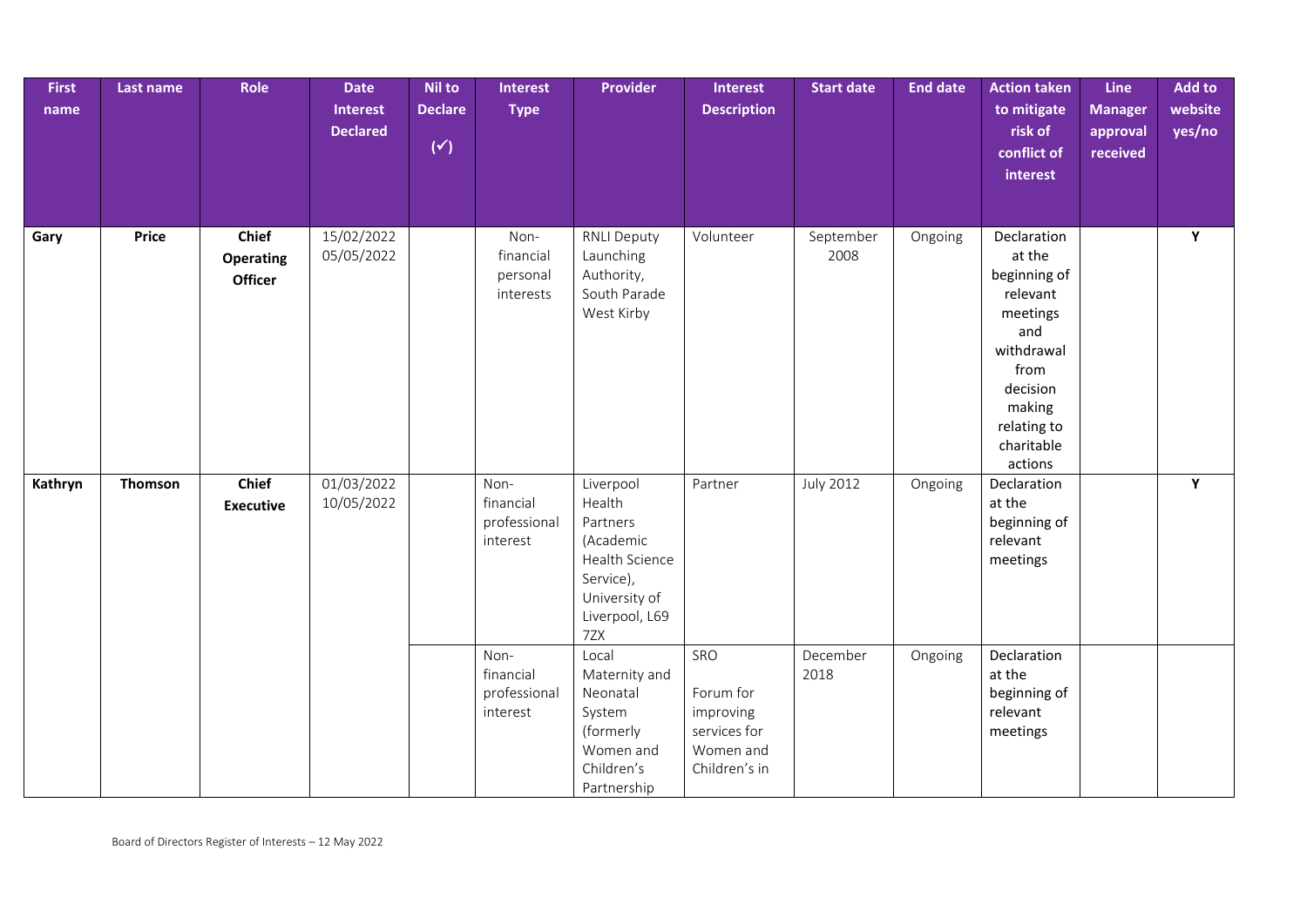| <b>First</b><br>name | Last name     | Role                                        | <b>Date</b><br><b>Interest</b><br><b>Declared</b> | <b>Nil to</b><br><b>Declare</b><br>$(\check{y})$ | <b>Interest</b><br><b>Type</b>                | <b>Provider</b>                                                                            | <b>Interest</b><br><b>Description</b>                                | <b>Start date</b>       | <b>End date</b>        | <b>Action taken</b><br>to mitigate<br>risk of<br>conflict of<br>interest | Line<br><b>Manager</b><br>approval<br>received | Add to<br>website<br>yes/no |
|----------------------|---------------|---------------------------------------------|---------------------------------------------------|--------------------------------------------------|-----------------------------------------------|--------------------------------------------------------------------------------------------|----------------------------------------------------------------------|-------------------------|------------------------|--------------------------------------------------------------------------|------------------------------------------------|-----------------------------|
|                      |               |                                             |                                                   |                                                  |                                               | Board)<br>Cheshire and<br>Merseyside<br>Health & Care                                      | Cheshire and<br>Merseyside                                           |                         |                        |                                                                          |                                                |                             |
|                      |               |                                             |                                                   |                                                  | Non-<br>financial<br>professional<br>interest | Partnership<br>Liverpool<br>Integrated<br>Care<br>Partnership<br>Board                     | Member of<br>the board<br>representing<br>LWH                        | <b>July 2021</b>        | Ongoing                | Declaration<br>at the<br>beginning of<br>relevant<br>meetings            |                                                |                             |
|                      |               |                                             |                                                   |                                                  | Non-<br>financial<br>professional<br>interest | Cheshire and<br>Mersey Acute<br>and Specialist<br>Provider<br>Collaboration<br>(CMAST)     | Member of<br>the board<br>representing<br>LWH / SRO for<br>Workforce | <b>July 2021</b>        | Ongoing                | Declaration<br>at the<br>beginning of<br>relevant<br>meetings            |                                                |                             |
| <b>Michelle</b>      | <b>Turner</b> | <b>Chief People</b><br><b>Officer</b>       | 15/02/2022<br>10/05/2022                          | $\checkmark$                                     |                                               |                                                                                            |                                                                      |                         |                        |                                                                          |                                                | Y                           |
| Sarah                | Walker        | Non-<br><b>Executive</b><br><b>Director</b> | 01/12/2021<br>12/05/2022                          | $\checkmark$                                     | Financial<br>Interest                         | <b>British</b><br>Telecommunic<br>ations plc<br>81 Newgate<br>Street<br>London EC1A<br>7AJ | Director of<br>Corporate &<br>Public Sector<br>at BT plc             | 01<br>September<br>1997 | 28<br>February<br>2022 | None. Role<br>ended.                                                     | Yes,<br>Robert<br>Clarke                       | Y                           |
| <b>Mark</b>          | Grimshaw      | <b>Trust</b><br>Secretary                   | 01/03/2022<br>05/05/2022                          | $\checkmark$                                     |                                               |                                                                                            |                                                                      |                         |                        |                                                                          |                                                | Y                           |